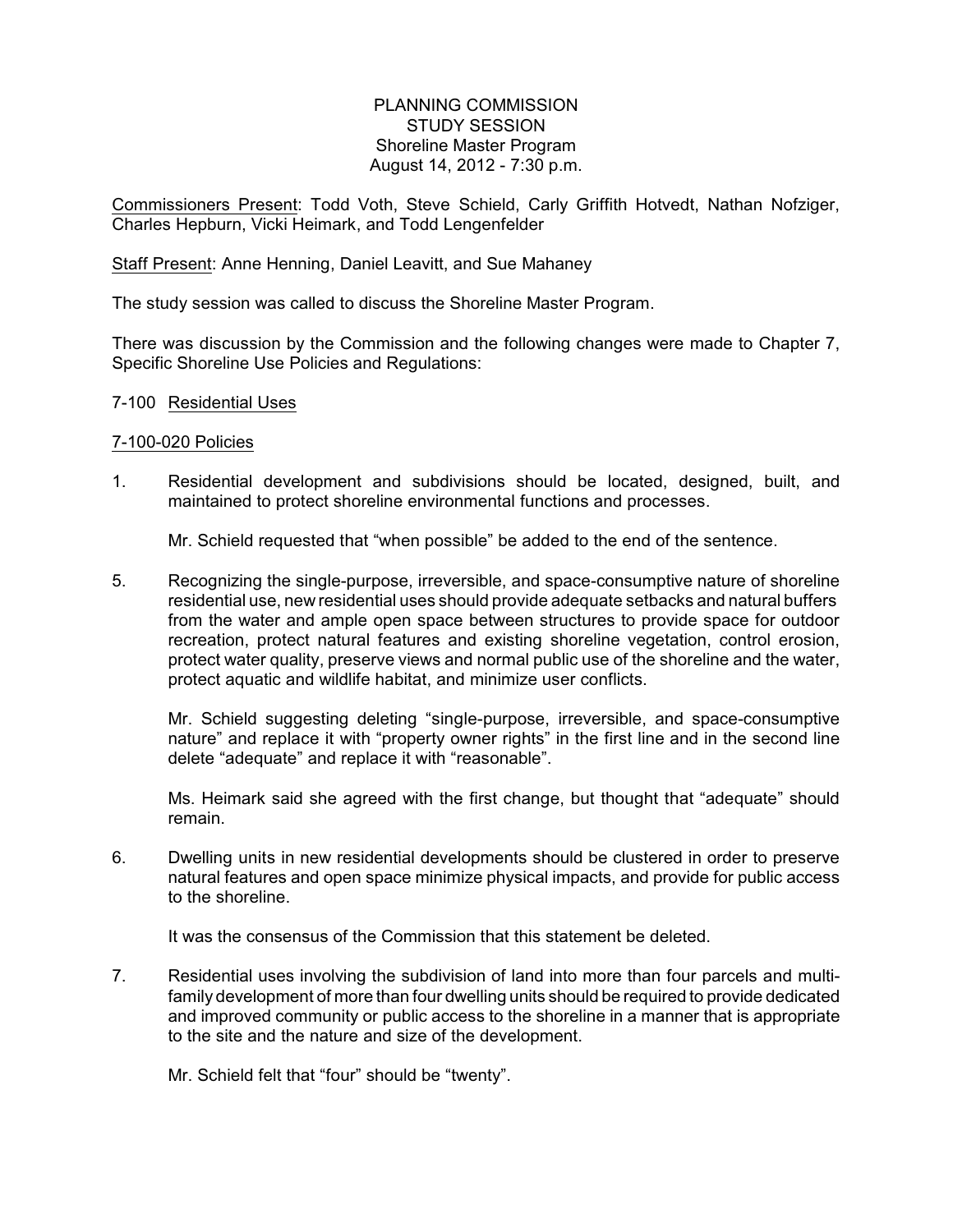8. Residential uses involving the subdivision of land into four or fewer parcels should be encouraged to provide dedicated and improved community or public access to the shoreline in a manner that is appropriate to the site and the nature and size of the development.

Mr. Schield felt that "four" should be "twenty".

After some discussion it was the consensus of the Commission that numbers 7 and 8 should be deleted.

Mr. Lengenfelder mentioned that if developers are going to provide public access, that land should be subtracted from the required park and open space dedication required for new developments.

9. To limit dock proliferation and the associated loss of shoreline ecological functions, subdivisions should provide joint-use or community docks, if any docks are to be proposed. Individual docks should not be allowed for lots in subdivisions with joint-use or community docks. Other joint use facilities, such as access areas and boat launches, should also be encouraged.

After some discussion it was the consensus to change this section to read "Subdivisions may provide joint use or community docks. Individual docks should be allowed."

10. New residential uses and accessory uses should be prohibited over water, in floodways, and in environmentally sensitive area such as wetlands and geologic hazard areas.

There was some discussion concerning the definition of "accessory uses" and it was the consensus to eliminate "accessory uses".

14. The front yard zoning setback should be allowed to be reduced to accommodate reasonable development on lots existing at the time of adoption of this Master Program if the existing lot depth is not sufficient to allow for the required shoreline buffer in this Master Program.

After considerable discussion it was the consensus that it be changed to read "The front yard zoning setback should be allowed to be reduced to accommodate reasonable development."

15. To prevent encroachment on the shoreline buffer, the buffer should e marked with a longterm visual cue, such as a fence, to alert present and future property owners of the location of the buffer edge. The marker should be substantial enough to show that there is clearly a change in circumstances from one side of the marker to the other. Curbing and survey markers have been shown in the past to be insufficient for this purpose.

It was the consensus to remove "such as a fence" and "Curbing and survey markers have been shown in the past to be insufficient for this purpose."

### 7-100-030 Regulations

6. New residential subdivisions or planned developments containing two or more waterfront lots, as part of plat approval, shall provide for at least one joint-use community pier or dock and resident access to the dock or docks. This condition of approval, with required access easements and dedications, shall be identified on the face of the plat. The dock shall be constructed or bonded for prior to final plat approval. In addition, the community dock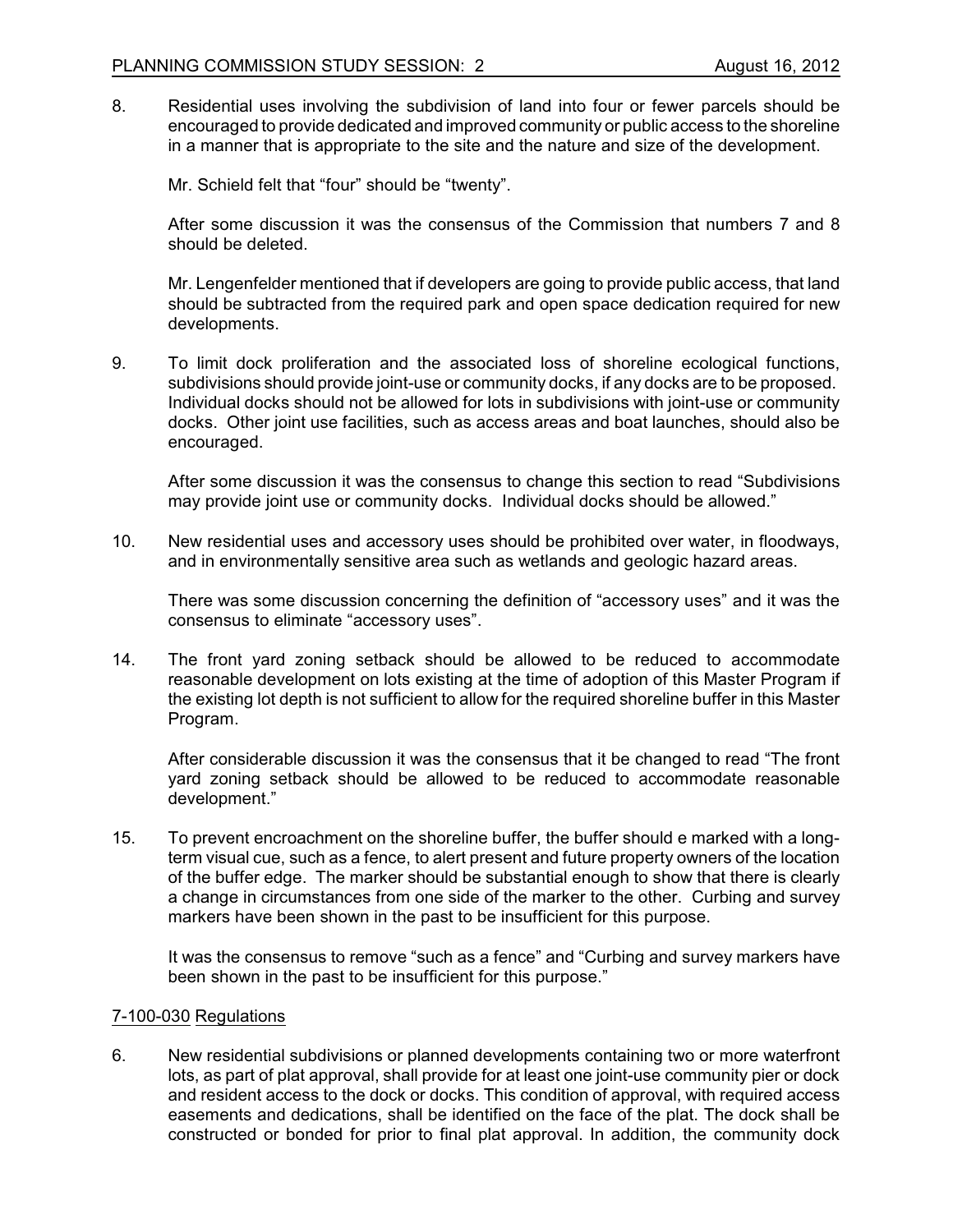easement shall be recorded with the Grant County Auditor. Future actions by the applicant, successors in interest, or other parties shall not diminish the usefulness or value of the easement, and the addition of future docks is prohibited, although expansion is not. The requirement for a community dock may be waived by a conditional use permit where conditions of the site, such as a steep slope, are found to make this requirement impractical. Said findings must be documented.

Since the policy was deleted, it was the consensus was to delete this regulation.

- 7. Residential developments involving the subdivision of land into more than four parcels, planned unit development or multi-family development of more than four dwelling units shall dedicate, improve, and provide maintenance provisions for shoreline public access on the face of the plat or in a recorded covenant that shall not be changed without the approval of the Community Development Department. The access shall be provided from the main road to the shoreline in a manner that is appropriate to the site and the nature and size of the development and implements the City's current Comprehensive Plan for shoreline public access; provided that, public access may not be required where it is demonstrated by the applicant and determined by the City in its findings that one or more of the following provisions apply:
	- a. The City has provided more effective public access through a public access planning process described in WAC 173-26-221(4)© since the effective date of the SMP. (This would require an amendment to the SMP at that time).
	- b. It is demonstrated to be infeasible due to reasons of incompatible uses, safety, security, or impact to the shoreline environment or due to constitutional or other legal limitations that may be applicable.

In determining the infeasibility, undesirability, or incompatibility of public access in a given situation, the applicant shall consider alternative methods of providing public access, such as off-site improvements, viewing platforms, separation of uses through site planning such as using fencing and vegetative planting during design, and restricting Chapter 7: Specific Shoreline Use Policies and Regulations 9-6-11 draft 18 hours of public access.

c. Current shoreline public access already exists within  $\frac{1}{4}$  mile of the proposed development and current city planning has not identified a shoreline public access need near or connecting to/through the proposed development (e.g. trail system, fishing easement, etc.).

Since the policy was deleted, it was the consensus was to delete this regulation.

8. Residential developments involving the subdivision of land into four or fewer parcels shall identify community access to the shoreline dedicated on the plat at the time of final plat approval in a manner that is appropriate to the site and the nature and size of the development. Improvements may consist of a common area, simple easement access, or even shared boating facilities. Provided that if it can be shown that shoreline access exists within  $\frac{1}{4}$  mile of the proposed development, shoreline access within the plat shall not be required.

Since the policy was deleted, it was the consensus to delete this regulation.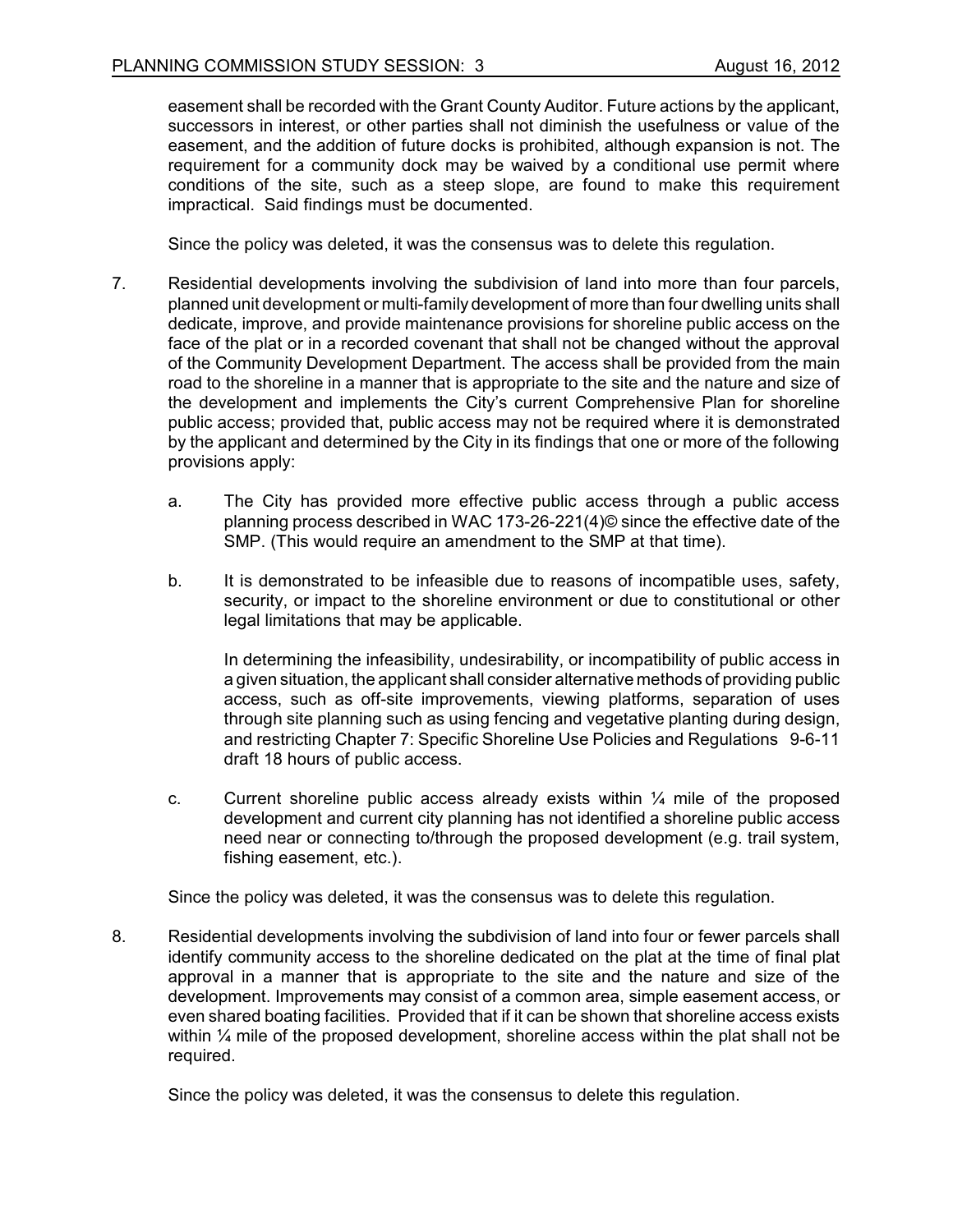- 11. Environment-specific regulations:
	- a. Residential uses shall comply with the environment-specific requirements in Chapter 9, except as provided in Regulation 1.a below.
	- b. Common Line Setbacks: The residential buffers in Table 9.3 shall not apply in cases where the majority of existing development in the area does not meet the established buffer standards. In such cases residential structures shall be set back common to the average of setbacks for existing dwelling units within three hundred (300) feet of side property liens. If there is only one or no dwelling units within three hundred (300) feet of side property lines, the shoreline buffers of Table 9.3 shall apply. Common line setback allowed in this section is subject to approval by the Shoreline Administrator. Common line setback shall only be allowed where no loss of shoreline ecological functions or interference with shoreline processes will result from said common line setback. The Administrator may place conditions on the approval. Any further deviation from setback requirements beyond that allowed in this section shall require approval of a shoreline variance permit.

After some discussion it was the consensus to eliminate this regulation if all existing platted lots will not be required to meet the new buffers. If some existing lots would be required to meet the new buffers, then this regulation should be retained to provide more flexibility.

13. For lots less than 125' deep which were created before the adoption of this Master Program, where the required shoreline buffer reduces the building area below 2,500 square feet, the front yard zoning setback may be reduced to 10' for a porch, 15' for living space, and 20' for a garage door, and side yard setbacks may be reduced to 5'. The building area means the entire area that will be disturbed to construct the home, normal appurtenances, back yard landscaping, and any impervious surfaces, including a driveway and patio. If the reduced zoning setbacks do not provide 2500 square feet of building area, the shoreline buffer may also be reduced by the minimum amount that will allow 2500 square feet of building area. These reductions in buffer and setbacks do not authorize encroachments into any easements which may be on the property. All proposals to reduce setbacks and buffers shall be submitted to the Administrator for review. The administrator may place conditions on the approval.

There was considerable discussion but no changes were made.

- 15. Residential Fencing: Fencing meeting Municipal Code standards may extend to the landward edge of the shoreline buffer. Fencing may be installed within the buffer if all of the following are met:
	- c. New fences perpendicular to the shoreline shall be established no closer than 10' from the OHWM.

It was the consensus to delete this section.

f. No parking or equipment storage shall be allowed between the OHWM and a fence, within the shoreline buffer area.

It was the consensus that this be reworded to clarify that parking is not allowed between a fence and the shoreline